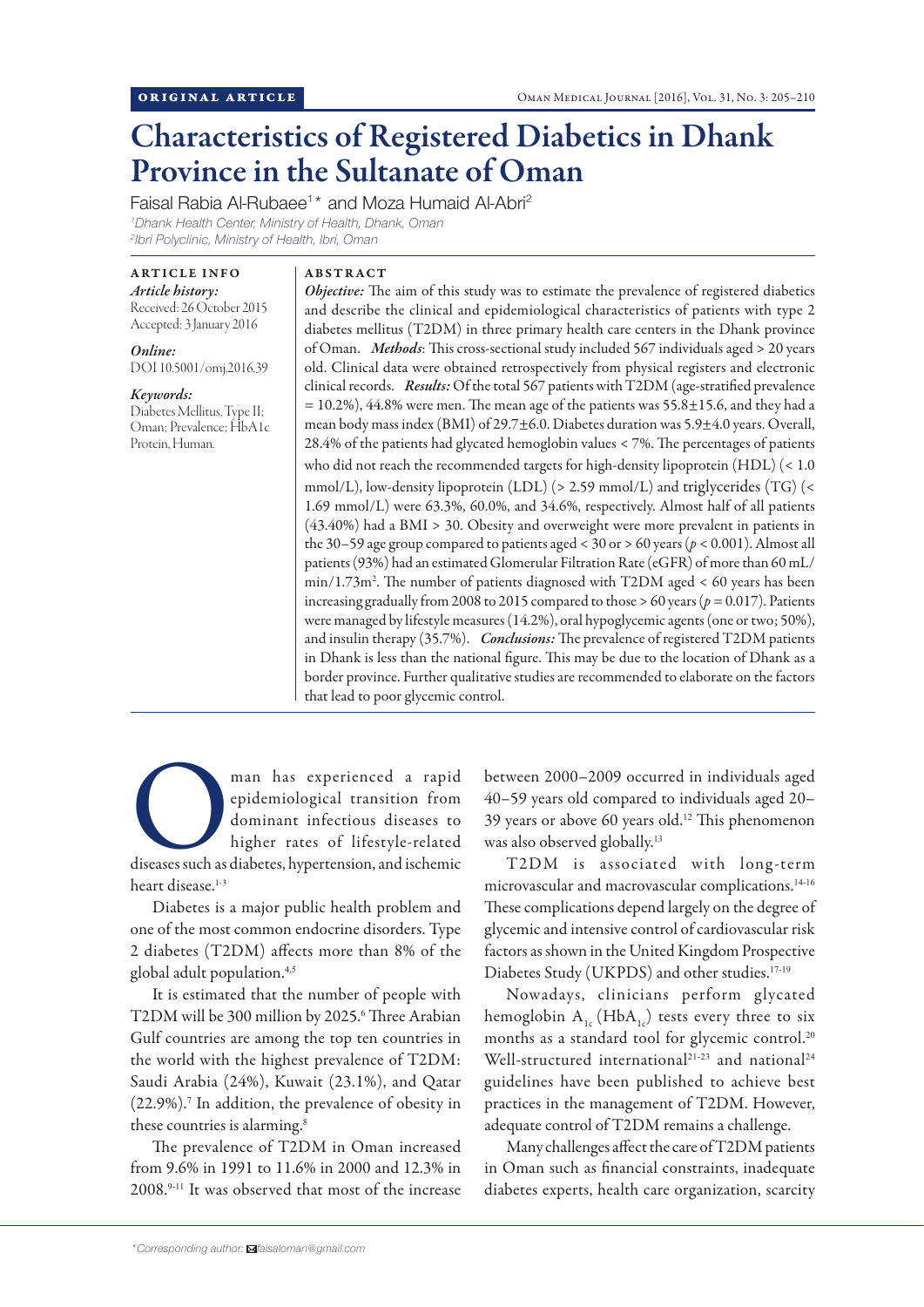of new medications, lack of laboratory support, and patient and society support.<sup>25</sup>

Screening programs for T2DM have been proven to be cost-effective and reduce mortality.26 The national screening program for non-communicable chronic disease was launched in Oman in 2008. This program is predetermined to provide a screening service for all Omanis aged 40 and above who do not have a chronic disease. This program was successful as it caught many undiagnosed cases of T2DM.<sup>20</sup>

T2DM has serious economic impacts and burdens.27 The costs are not only those of managing T2DM but include the lost productivity and future complications.28 With its high prevalence, increasing incidence, low glycemic control rates, and associated financial impacts, T2DM is a public health priority and challenge. This cross-sectional study presents the clinical and epidemiological characteristics of T2DM registered patients in the Dhank province of Oman.

# METHODS

Dhank is one of the major provinces in Al-Dhahira governorate located in the North of Oman. Three health centers in Dhank provide primary health care services, including managing T2DM patients. The three centers: Dhank Health Center (DHC), Qumaira Health Center (QHC), and Fida Health Center (FHC) serve a total population of 20,367 (16,811, 1205, and 2351 people, respectively). All health services, including medications, are free of charge. Dhank province is located near the border of United Arab Emirates and between three major provinces of Oman: Ibri, Yanqul, and Buraimi. All Dhank health centers are primary health care centers and rely on Ibri Referral Hospital as a secondary care hospital.

We performed this cross-sectional study of the data of T2DM registered patients in Dhank province using their data registers and computer records. Data was collected from the diabetic national registers in the three health centers.

The annual visit characteristics of all T2DM registered patients who were alive and actively followed-up in these centers were included. The hard copy of the diabetic registers and the local electronic records were used for data collection. In Oman, a trained nurse in a diabetic register records T2DM patients' data manually. The register includes

demographic data, macro- and microvascular complications, and annual laboratory investigations values ( $HbA_{1c}$ , lipid profile, creatinine, etc.). These data are also stored in an electronic health information program. The study period was from January 1998 to June 2015. The local health team collected the data and entered it into an electronic format. The data was reviewed, verified, and corrected by the authors.

Characteristics were identified according to age, sex, location, body mass index (BMI), blood pressure (BP), diabetic neuropathy, diabetic retinopathy, diabetic foot, high-density lipoprotein (HDL), low-density lipoprotein (LDL), triglycerides (TG),  $HbA_{1c}$ , and estimated Glomerular Filtration Rate (eGFR). Treatment was classified as diet only, oral hypoglycemic agents (OHA), and insulin therapy.

We used the Oman National Diabetic Manual (2010) as a reference for the normal values.

Age was divided into three groups (< 30, 30– 60, and > 60 years) and the percentage of patients in each age group was calculated. The duration of diabetes was also divided into three intervals ( $\leq$  5, 6–10, and > 10 years). The percentage of patients in each interval was calculated.

In our study, the American Diabetes Association (ADA) standards of medical care in diabetes (2013) were used.29 Glycemic control was defined by the  $HbA_{1C}$  goal of < 7%.  $HbA_{1C}$  control was divided into two categories: good  $(< 7\%)$  and poor  $(> 7\%)$ . HbA<sub>1</sub> was measured in Ibri Referral hospital using Hitachi 911, 912, or 902 automated chemistry analyzer (Boehringer Mannheim).

The BP goal was defined as systolic (< 140 mmHg) and diastolic (< 80 mmHg). The guidelines of the American National Cholesterol Education Program (NCEP) Adult Treatment Panel (ATP) III  $(2001/2004)$  was used for serum lipids goals<sup>30</sup> LDL cholesterol (optimal < 2.59 mmol/L); TG (desirable <1.69 mmol/L); and HDL cholesterol (high >1.0 mmol/L).

BMI was categorized as underweight (< 20), normal (20–24.9), overweight (25–29.9), obesity-1 (30–34.9), obesity-2 (35–35.9) and morbid obesity  $( > 40).$ 

Diabetic retinopathy was diagnosed according to the regional hospital's ophthalmologist report. The eGFR were calculated by the modification of diet in renal disease (MDRD) equation.31 It was classified as normal (> 90), mild (61–90), moderate (31–60), severe (16–30), and renal failure  $($  < 15).

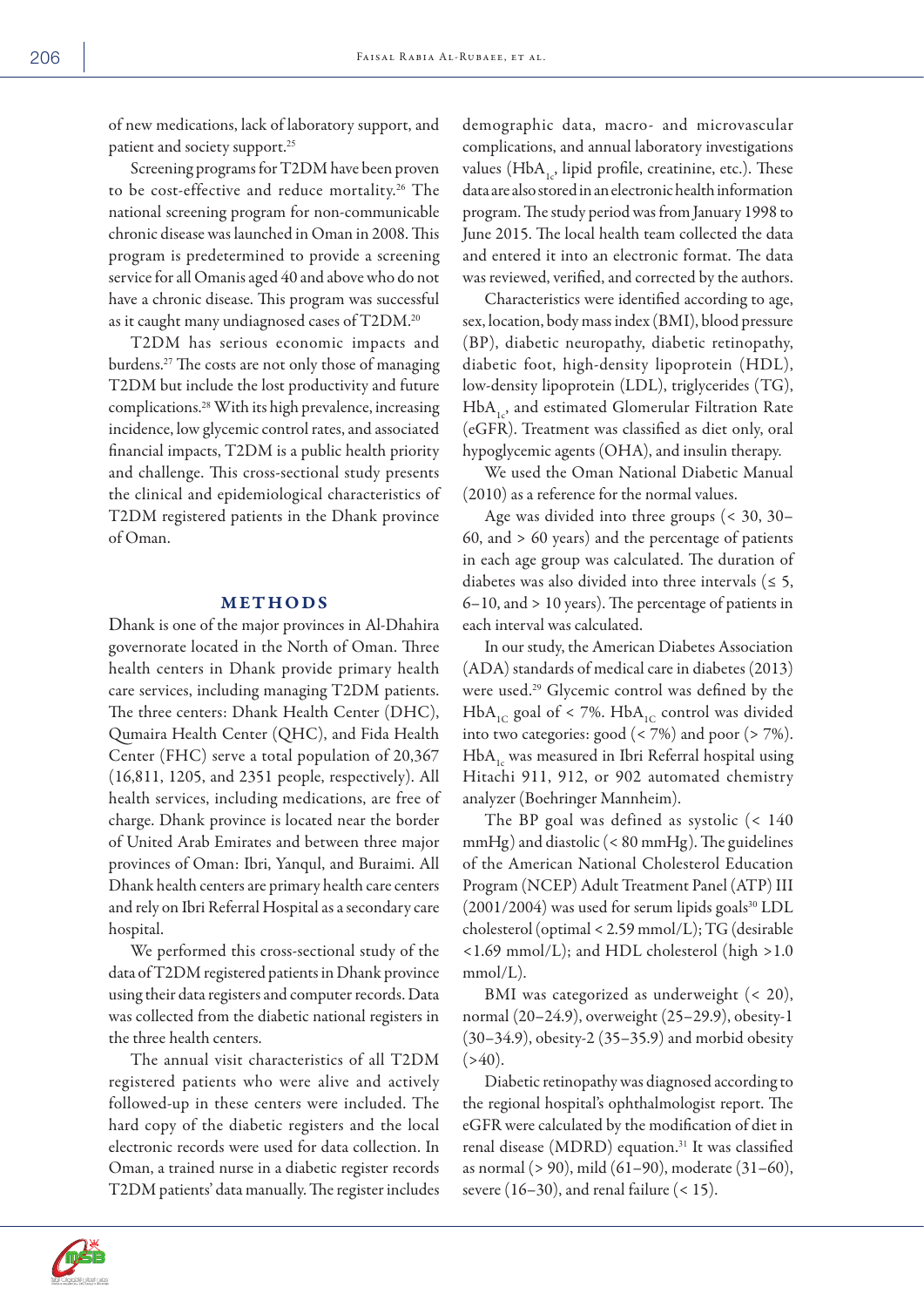Research Committee of the Ministry of Health. We estimated the prevalence of registered T2DM patients stratified by age for binomial events. Mean, standard deviation (SD), and proportions were calculated for the variables (clinical characteristics and diabetes-related complications). The Pearson's chi-square test was used to compare categorical data according to sex and age while an unpaired Student's *t*-test was used to compare continuous variables. A two-tailed value of *p* < 0.050 was considered statistically significant. Statistical calculations were performed using SPSS Statistics (SPSS Statistics Inc., Chicago, US) version 22.

## RESULTS

A total of 567 patients were identified. The demographic and clinical characteristics of the patients are shown in Table 1. Of the total 567 patients, 254 (44.8%) were men. Obesity and overweight were more prevalent among patients in the 30–59 years old compared to patients aged < 30 or  $\geq 60$  years ( $p < 0.001$ ) [Figure 1].

The progression of BMI is associated with poor glycemic control. Those who had BMI > 40 had the worst glycemic control (*p* < 0.001) [Table 2].

Table 1: Demographic and clinical characteristics of 567 patients with T2DM.

| <b>Characteristics</b>                       | Mean+SD                 |
|----------------------------------------------|-------------------------|
| Age, years                                   | $55.8 \pm 15.6$         |
| Sex, $n$ $(\%)$<br>Male<br>Female            | 254 (44.8)<br>313(55.2) |
| Duration, years                              | $5.9 + 4.0$             |
| <b>BMI</b>                                   | $29.7 + 6.0$            |
| LDL, mmol/L                                  | $3.3 \pm 7.6$           |
| $HDL$ , mmol/L                               | $1.4 + 4.2$             |
| $TG, \text{mmol/L}$                          | $2.0 + 7.2$             |
| $HbA_{1c}$ level $(\%)$ average              | $8.7 + 2.3$             |
| $HbA_{1c}$ level, n $(\%)$                   |                         |
| $< 7.0\%$                                    | 161(28.4)               |
| $> 7.0\%$                                    | 406(71.6)               |
| eGFR, mL/min/1.73 m <sup>2</sup> , n $(\% )$ |                         |
| < 15                                         | 2(0.4)                  |
| 15-29                                        | 4(0.7)                  |
| $30-59$                                      | 32(5.6)                 |
| 60-89                                        | 140 (24.7)              |
| > 90                                         | 387 (68.3)              |



Figure 1: Relationship between body mass index and age.

Of a total population of 16,462, 5,508 were aged 20 years or above, 567 had T2DM, which corresponds to a prevalence of 10.2%. Of these, 44.8% were men. The prevalence increased to 24% in patients aged > 60 years.

In total, about 28.4% of patients had  $HbA<sub>1c</sub>$ levels within the ADA's recommendations for good glycemic control  $\left($  < 7%). Controlled HbA, rates in the DHC, FHC, and QHC centers were 27.0%, 40.0%, and 28.5%, respectively. Glycemic control does not have sex difference or age relationship  $(p = 0.700$  and  $p = 0.240$ , respectively).

The majority of patients (93%) had an eGFR of ≥ 60 mL/min/1.73m<sup>2</sup>, 63.3% of patients had an HDL cholesterol level of < 1.0 mmol/L and 60.0% of patients had LDL cholesterol levels of > 2.6 mmol/L. Over one-third (34.6%) of patients had TG levels of > 1.7 mmol/L, and 43.4% of patients had a  $BMI > 30$ .

Analysis of the total number of registered T2DM patients per year showed that the number of diagnosed individuals aged under 60 increased gradually over the last seven years (2008–2015) compared to above 60 years ( $p = 0.017$ ) [Figure 2].

Table 2: The relationship between body mass index and  $HbA_{1C}$ .

| <b>BMI</b>  | $HbA_{1C}$ > 7.0, % |
|-------------|---------------------|
| < 20        | 76.9                |
| $20 - 24.9$ | 71.3                |
| $25 - 29.9$ | 70.0                |
| $30 - 34.9$ | 70.2                |
| $35 - 35.9$ | 72.7                |
| > 40        | 83.9                |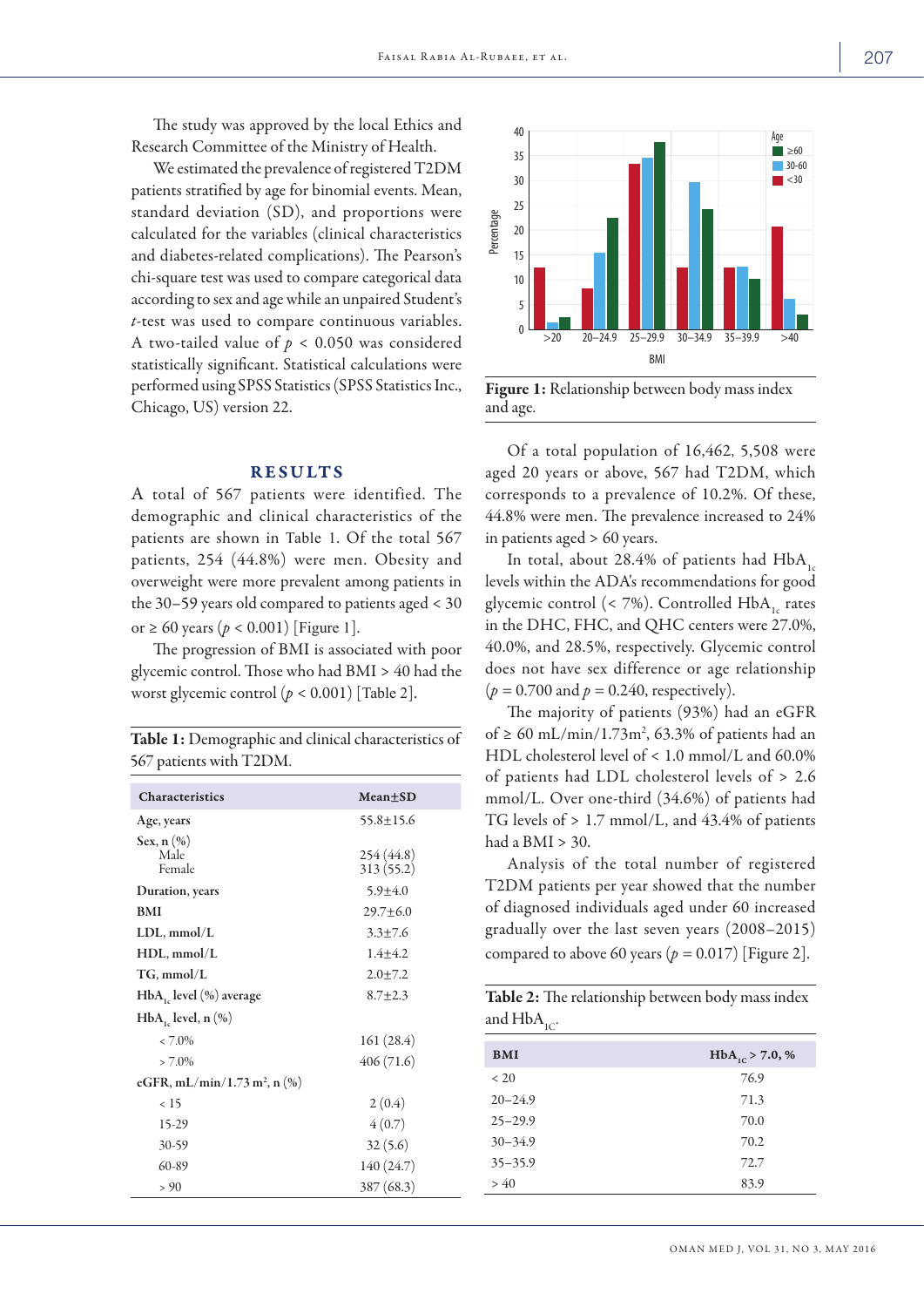

Figure 2: Year of diagnosis for patients age above and below 60 years old.

The analysis showed the total patients were managed using lifestyle measures (14.2%) or one/ two OHA (50%) while 35.7% started insulin therapy (alone or with OHA).

# DISCUSSION

The national estimate of T2DM prevalence (12.3%) is a population prevalence from a national household survey.<sup>1</sup> Our estimated prevalence of 10.2% does not represent the true prevalence but the prevalence of the registered diabetics only. Since the Dhank province is located near the country's border, people tend to move in and out to seek health services. Also, Dhank's population age pyramid shows a higher population under the age of 30 (66.5%). This might indicate the migration of the older generation to nearby towns. This is supported by the fact that Dhank province is located between three major provinces: Ibri, Buraimi, and Yanqul.

Our study demonstrates that about two-thirds of patients with T2DM did not achieve the ADA goal of  $HbA_{1C}$  (> 7). Several studies done in Oman showed different estimates of uncontrolled glycemic state: 50%,<sup>32</sup> 70%,<sup>33</sup> 65%,<sup>34</sup> and 77.2%.<sup>35</sup>

Several international studies explored the percentage of patients with good glycemic control. One study in the USA found that only 42.3% of patients had  $HbA_{1C} < 7.^{36}$ 

Lower rates of glycemic control could be attributed to accelerated lifestyle changes and a shift from rural labor-demanding jobs to office-based jobs leading to increased biological and behavioral risk factors.<sup>18</sup>

Although we studied the relationship between several factors and glycemic control, other major factors like health education, physical inactivity, diet control, and genetically inherited hemoglobinopathies were not studied. This might bring about the need for qualitative focused group studies.

D'souza et al,<sup>32</sup> reported that younger age, female gender, higher education, non-tobacco use, and exposure to diabetes education programs were associated with better glycemic control. Two other studies also confirmed that hypertension (60%) and obesity (26.4%) among adults with T2DM led to poorly controlled  $HbA_{1C}$  (67%).<sup>37,38</sup>

Although there is a rapid expansion of the primary health care (PHC) centers network throughout the country, most of the primary healthcare professionals are not adequately trained to deal with advanced diabetes cases.18 Only five family physicians are available in the Al-Dhahira governorate to supervise the management of all diabetes cases. Also, to date, new evolving diabetes medications are still flawed and lacking and is another drawback in the attempt to control T2DM.

Al-Shafaee et al,<sup>39</sup> showed a gap between the recommended DM care guidelines and current practice in PHC centers in North Batinah. Al-Mandhari et al,<sup>40</sup> clarified that the current interventions in Oman should highlight health education, training of primary care physicians and other patient care providers in behavioral change, and a redesign of the local systems of care delivery.

As a routine practice in the Ministry of Health (MOH), the final reading of  $HbA_{1c}$  is used to estimate the glycemic outlook of each case. We applied this practice in our study to calculate the percentage of controlled patients. However, we strongly recommend that the average annual  $HbA<sub>1c</sub>$ value be used because this will give results that are more accurate.

This study showed that the FHC patient's glycemic control rate was higher than that those of the DHC (FHC =  $40\%$ , DHC =  $27\%$ ). FHC is considered a rural area. People in rural areas tend to be more active and live healthy lifestyles compared to people in urban areas. This finding needs more elaboration through qualitative research. Another study also observed higher prevalence rates of

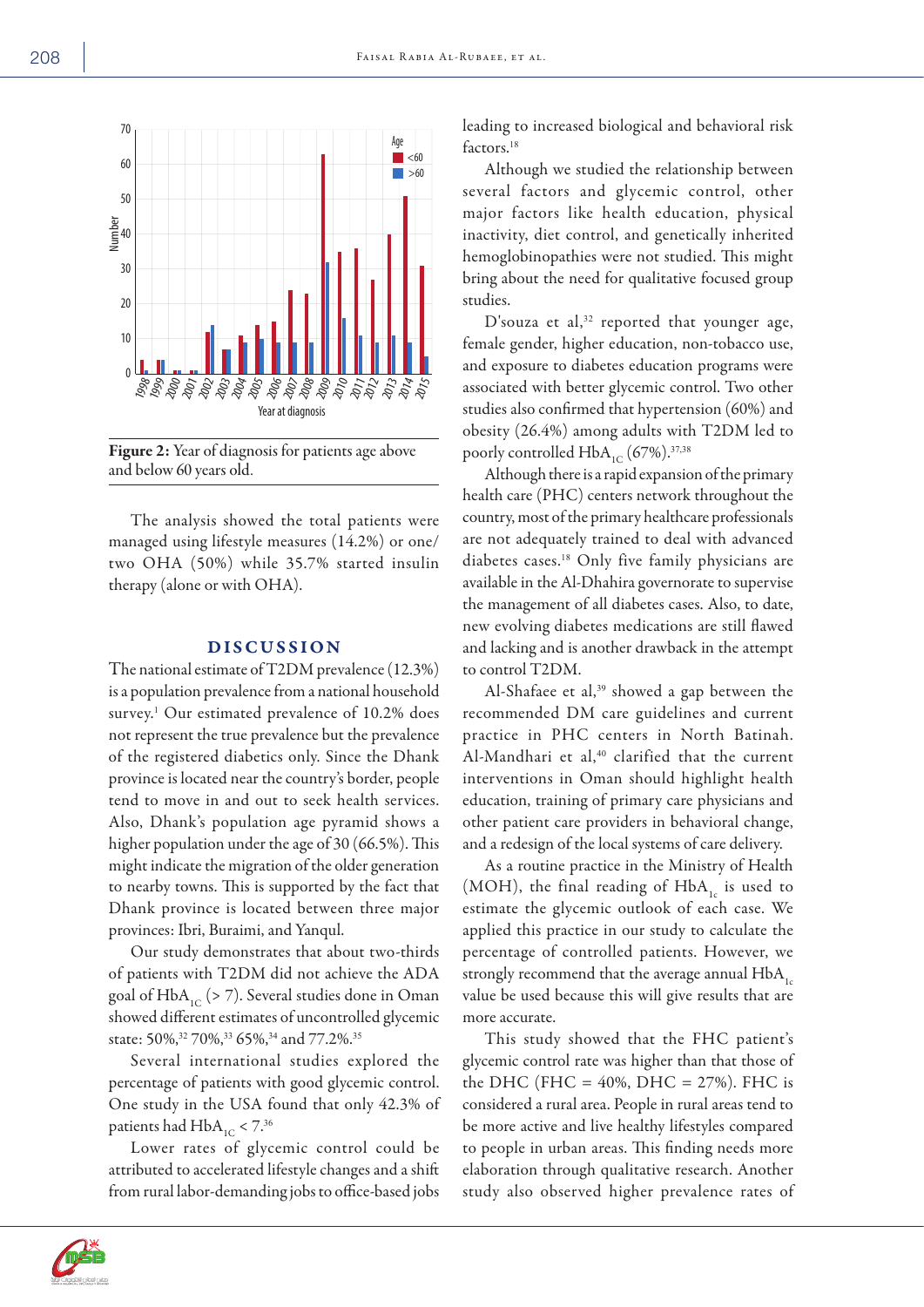T2DM in urban areas (18%) compared to rural areas  $(11\%)$  of the country.<sup>38</sup>

Our study revealed that the progression of BMI is associated with poor glycemic control. However, the waist circumference should be considered before reaching a conclusion. Al-Asfoor and Al-Lawati<sup>41</sup> showed that BMI is not independently associated with T2DM once waist circumference is taken into account.41 Also, another study reported that there was no association between high BMI and poor glycemic control; however, they found a significant relationship between small waist circumference and better glycemic control.32 One-fifth of the Omani adult population is obese (of which 36.8% are diabetics).<sup>37,42</sup>

After 2008, the majority of T2DM patients were aged < 60 years old. This could be credited to the successful national screening program that was implemented in 2008. Additionally, community awareness about diabetes has increased over the last decade, and more people are interested in taking part in screening.

Although there are many publications in this field, this is the first study to assess the characteristics of T2DM patients in the Dhank province. The major strength of our study was the inclusion of all T2DM patients who were actively followed-up in Dhank.

This study can be used as a reference for the Al-Dhahira governorate to study the demographics of the people living in the area as it represents a population that carries almost the same characteristics of disease distribution. This study is limited by its cross-sectional design and is not a causal study. Other factors that are associated with glycemic status (physical inactivity, diet, and tobacco smoking) were not studied.

Oman's health system needs to work hard to tackle the threat of non-communicable diseases, especially T2DM. The shift from acute medicine to chronic disease prevention requires huge financial resources. In 2000, Oman was ranked eighth in the world in overall health performance, according to the World Health Organization (WHO) health system attainment and performance estimates.43 Despite this, Oman's per capita expenditure on health in 2013 (\$796, USD) was still lower than those of other Arabian Gulf countries (UAE \$2,233, KSA \$1,681, Bahrain \$1,900 and Kuwait \$2,375, USD).<sup>44</sup>

## **CONCLUSION**

The prevalence of the registered T2DM patients in Dhank is less than the national figure. This may be attributed to the location of Dhank as a border province. Further qualitative studies are recommended to elaborate on the factors that lead to poor glycemic control.

### *Disclosure*

The authors declared no conflicts of interest. No funding was received for this study.

### *Acknowledgements*

We would like to thank those who participated in entering the data of this study. This includes Dr Yousef Abdulla Hamed (DHC), Dr Islam Mohammed Sheta (DHC), Alya Ghareeb Al-Yaqoubi (DHC), Beverli Notorio (QHC), and Mohammed Rafeeq Jalgaonkar (FHC).

### references

- 1. Ministry of Health. World Health Survey 2008. Department of Research, Directorate General of Planning, Ministry of Health, Oman. 2011.
- 2. Holman RR, Paul SK, Bethel MA, Matthews DR, Neil HA. 10-year follow-up of intensive glucose control in type 2 diabetes. N Engl J Med 2008 Oct;359(15):1577-1589.
- 3. Gaede P, Lund-Andersen H, Parving HH, Pedersen O. Effect of a multifactorial intervention on mortality in type 2 diabetes. N Engl J Med 2008 Feb;358(6):580-591.
- 4. American Diabetes Association. Standards of medical care in diabetes–2010. Diabetes Care 2010 Jan;33(Suppl 1):S11-S61.
- 5. IDF Clinical Guidelines Task Force. Global Guideline for Type 2 Diabetes: recommendations for standard, comprehensive, and minimal care. Diabet Med 2006 Jun;23(6):579-593.
- 6. Alyaarubi S. Diabetes Care in Oman: Obstacles and solutions. Sultan Qaboos Univ Med J 2011 Aug;11(3):343- 348.
- 7. Zimmet P, Alberti KG, Shaw J. Global and societal implications of the diabetes epidemic. Nature 2001 Dec;414(6865):782-787.
- 8. Ministry of Health Manual of Diabetes Mellitus management guideline, third Edition 2014.
- 9. Roglic G, Unwin N, Bennett PH, Mathers C, Tuomilehto J, Nag S, et al. The burden of mortality attributable to diabetes: realistic estimates for the year 2000. Diabetes Care 2005 Sep;28(9):2130-2135.
- 10. Wild S, Roglic G, Green A, Sicree R, King H. Global prevalence of diabetes: estimates for the year 2000 and projections for 2030. Diabetes Care 2004 May;27(5):1047- 1053.
- 11. Davies M, Day J. Screening for diabetes. BMJ 1994; 308:1160–1161.
- 12. National Institute for Health and Clinical Excellence. Management of type 2 diabetes—managing blood glucose levels. Guideline G. [cited Aug 2015]. Available from: https://www.nice.org.uk/guidance/ng28/resources/type-2-diabetes-in-adults-management-1837338615493
- 13. Selvin E, Ning Y, Steffes MW, Bash LD, Klein R, Wong TY, et al. Glycated hemoglobin and the risk of kidney disease and retinopathy in adults with and without diabetes. Diabetes 2011 Jan;60(1):298-305.